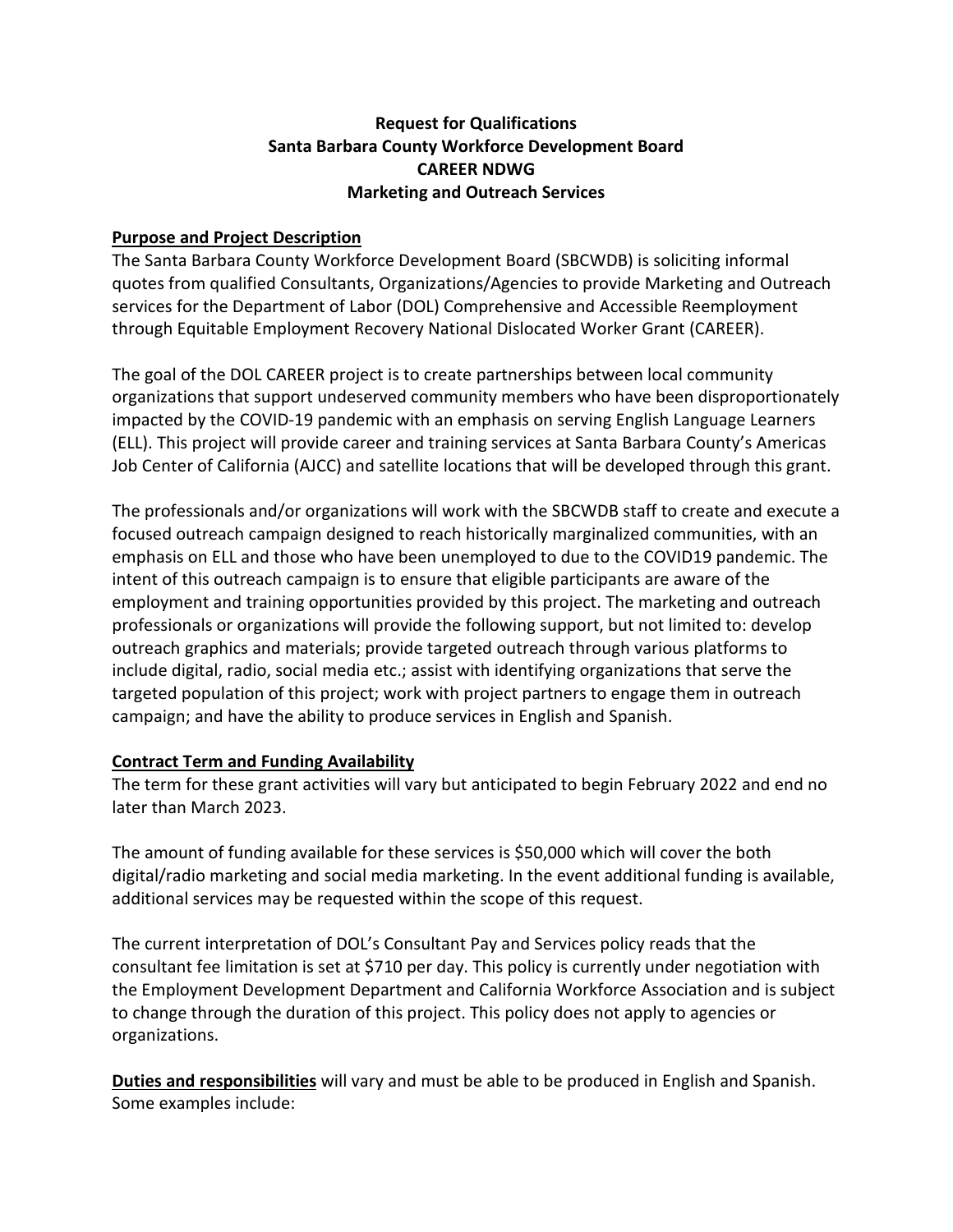- 1. Work in coordination with SBCWDB to develop outreach and marketing graphics and materials
- 2. Develop marketing and outreach campaigns based on population that this project intends to serve
- 3. Provide targeted outreach through various platforms to include digital, internet, radio, various social media platforms including Facebook, Twitter, Instagram, LinkedIn etc..
- 4. Have the ability to identify if marketing and outreach are effective and reaching the intended population served through this project
- 5. Have the ability to provide statistics and can modify campaign to ensure effectiveness
- 6. Connect with and work with project partners to engage and support this this marketing campaign

# **Requirements**

The selected professionals must have strong background in marketing and outreach, experience in social media and experience in working on similar campaigns/projects. Experience in working with federal workforce projects, knowledge of the Santa Barbara county workforce system goals, and experience in providing services to English Language Learners is preferred.

This RFQ seeks to hire 1 or more professionals or organizations, that can provide the services requested above. Professionals or organizations must clearly identify what services they can provide and submit their budgets accordingly.

Qualifications and salary history/requirements are to be submitted via e-mail to: **jsmedle@countyofsb.org** no later than close of business Friday January 28<sup>th</sup>, 2022. The e-mail subject line should read: **Marketing and Outreach Response.**

## **Please submit a cover letter and the following:**

- Qualifications (i.e., resume) and description of your experience and expertise in marketing and outreach campaigns and any experience in supporting workforce development programs or social service programs, projects, and/activities
- Include in your resume any examples of working in a multi-agency collaborative way or coordination of programs across multipole locations (cities, counties, regions).
- Budget estimates

## **Compensation**

For purposes of this Request for Qualifications, the SBCWDB will negotiate compensation and a contract amount, with the best qualified candidate.